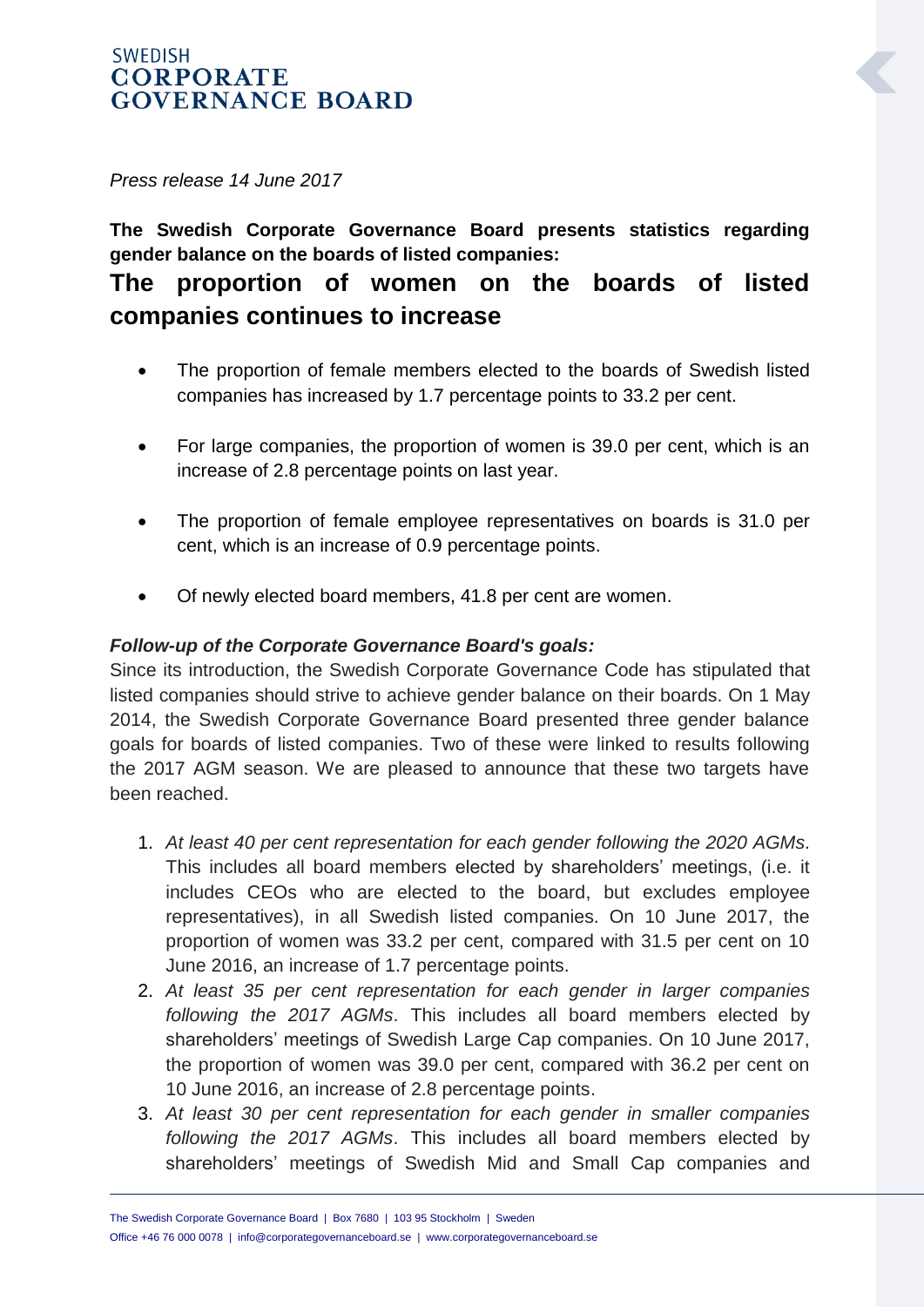## **SWEDISH CORPORATE GOVERNANCE BOARD**

Swedish companies listed on NGM Equity. On 10 June 2017, the proportion of women was 30.3 per cent, compared with 29.4 per cent on 10 June 2016, an increase of 0.9 percentage points.

#### *Employee representatives*

Trade unions appoint the employee representatives. On 10 June 2017, the proportion of female employee representatives on the boards of Swedish listed companies amounted to 31.0 per cent, compared with 30.1 per cent on 10 June 2016, which is an increase of 0.9 percentage points.

#### *About these statistics*

The Corporate Governance Board carries out an assessment of gender balance on the boards of listed companies every year. The previous published statistics presented gender balance as of 10 June 2016.

The statistics were produced by SIS Ägarservice on behalf of the Corporate Governance Board and are available on the Board's website, [www.bolagsstyrning.se.](http://www.bolagsstyrning.se/)

The Corporate Governance Board's figures only cover Swedish public limited companies whose shares are traded on a Swedish regulated market, (Nasdaq Stockholm and NGM Equity), as it is these companies that must comply with Swedish company law.

Previously, the Board has also produced statistics in accordance with the European Commission's calculation model, which excludes SMEs, (small and medium-sized enterprises), and board members who are also members of the executive management but includes employee representatives. The Board has decided to discontinue the production of specific statistics according to this calculation method. The figures for the proportion of women calculated using the Commission's model would have been higher than those presented by the Board regarding elected board members in all Swedish Stock Exchange Companies.

### For further information, please contact:

Björn Kristiansson at [bjorn.kristiansson@bolagsstyrningskollegiet.se](mailto:bjorn.kristiansson@bolagsstyrningskollegiet.se) or Tobias Hultén at [tobias.hulten@bolagsstyrningskollegiet.se](mailto:tobias.hulten@bolagsstyrningskollegiet.se) or telephone +46 (0)760 000 078.

*The Swedish Corporate Governance Board is one of three bodies that constitute the Association for Generally Accepted Principles in the Securities Market, which*